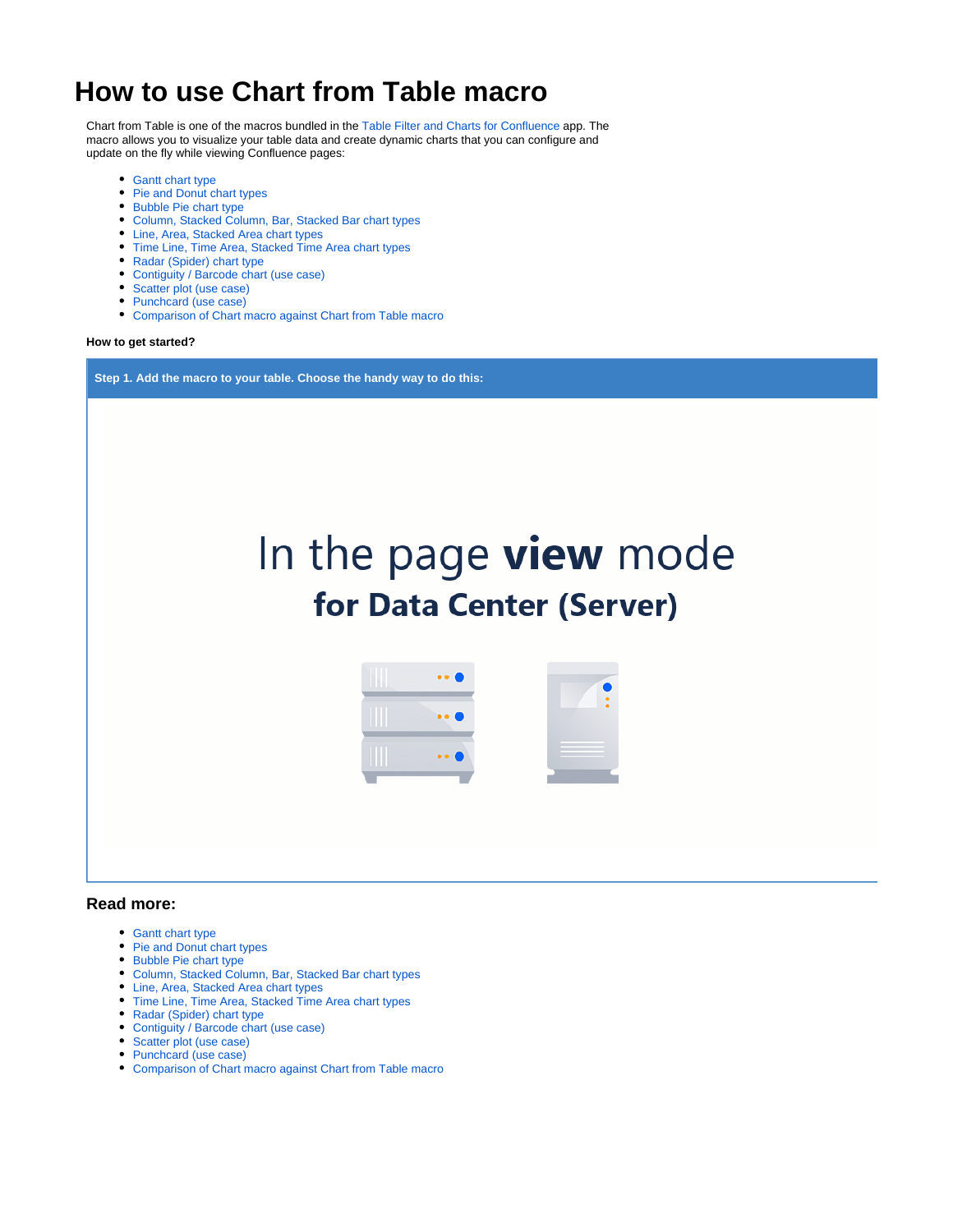#### **Step 2. Select the chart type:** Dashboard / Tables Home **a** × **Support Efficiency**  $\textcolor{black}{\boxminus}$ Created by Admin, last modified 2 minutes ago  $99$ t, **Patrick Flegal** Noel Gambino  $\mathbb{Z}$ Patino Forsyth 16.5% 10.5% Noelle Fu 13.4%  $6.8%$  $-5.19$ Pallavi Fox 18.3% 16.4% Obaid Friis ,<br>13.09 B Owen Franzoni Ophir Friedman Agent **Tickets** Average Time per **Calls** per Average Time per **Earned Money for** Support per Hour Ticket (min) Call (min) Efficiency Hour Support (\$) Patrick  $4.3$  $6.8\,$ 4.9  $7.4$ 2 506.00 14.00% Flegal Patino  $5.5$  $7.0$  $3.5$  $\overline{4}$ 1489.00 73.00% Forsyth Pallavi  $2.1$  $2.4$  $3.1$  $6.2$ 4 5 3 3 .00 14.00% ۰ Fox

### **Read more:**

- [Gantt chart type](https://docs.stiltsoft.com/display/TFAC/Gantt+chart+type)
- [Pie and Donut chart types](https://docs.stiltsoft.com/display/TFAC/Pie+and+Donut+chart+types)
- [Bubble Pie chart type](https://docs.stiltsoft.com/display/TFAC/Bubble+Pie+chart+type)
- [Column, Stacked Column, Bar, Stacked Bar chart types](https://docs.stiltsoft.com/display/TFAC/Column%2C+Stacked+Column%2C+Bar%2C+Stacked+Bar+chart+types)
- [Line, Area, Stacked Area chart types](https://docs.stiltsoft.com/display/TFAC/Line%2C+Area%2C+Stacked+Area+chart+types)
- [Time Line, Time Area, Stacked Time Area chart types](https://docs.stiltsoft.com/display/TFAC/Time+Line%2C+Time+Area%2C+Stacked+Time+Area+chart+types)
- [Radar \(Spider\) chart type](https://docs.stiltsoft.com/display/TFAC/Radar+%28Spider%29+chart+type)
- [Contiguity / Barcode chart \(use case\)](https://docs.stiltsoft.com/pages/viewpage.action?pageId=50694577)
- [Scatter plot \(use case\)](https://docs.stiltsoft.com/pages/viewpage.action?pageId=50695741)
- [Punchcard \(use case\)](https://docs.stiltsoft.com/pages/viewpage.action?pageId=50695744) [Comparison of Chart macro against Chart from Table macro](https://docs.stiltsoft.com/display/TFAC/Comparison+of+Chart+macro+against+Chart+from+Table+macro)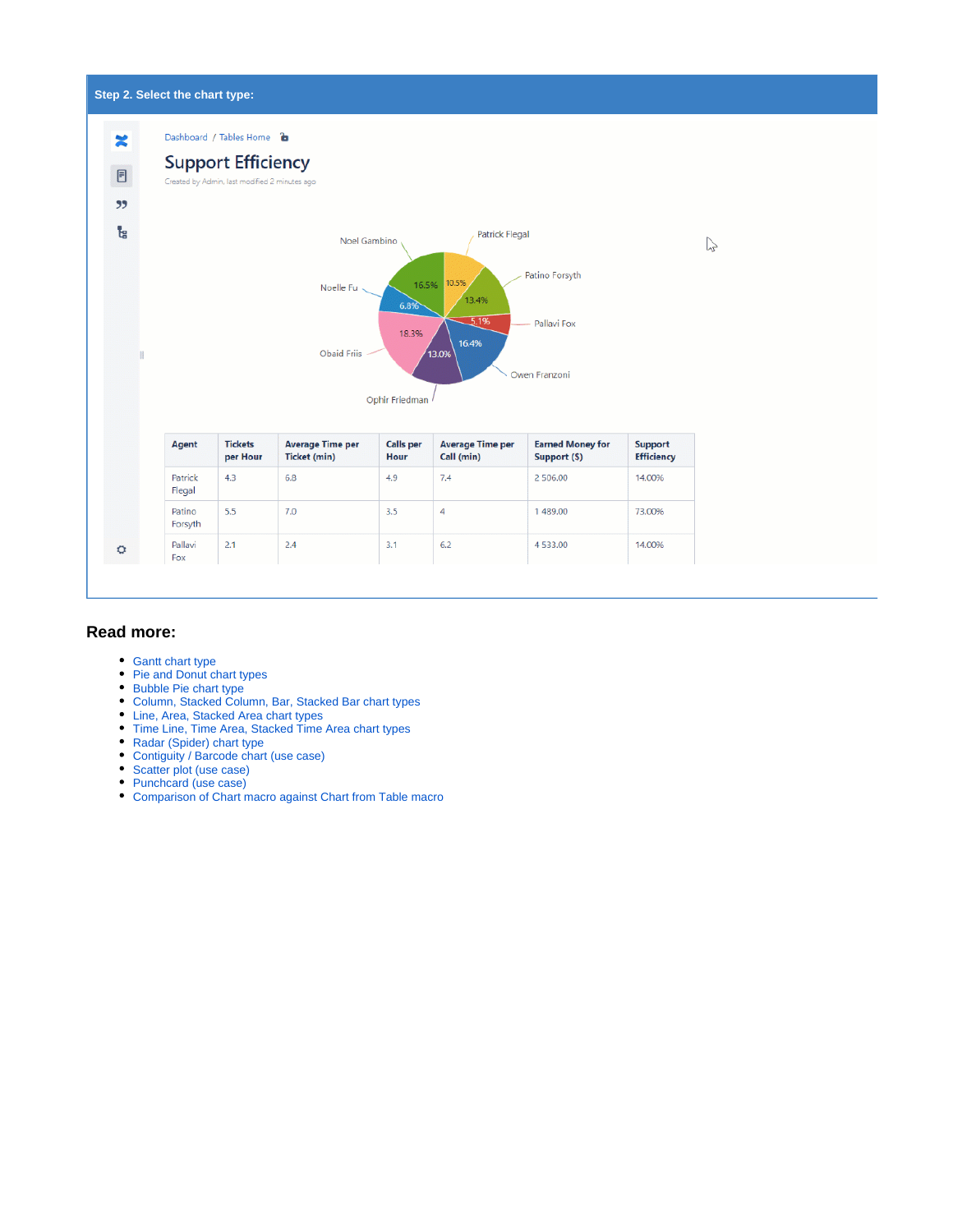

#### **Read more:**

- [Gantt chart type](https://docs.stiltsoft.com/display/TFAC/Gantt+chart+type)
- [Pie and Donut chart types](https://docs.stiltsoft.com/display/TFAC/Pie+and+Donut+chart+types)
- [Bubble Pie chart type](https://docs.stiltsoft.com/display/TFAC/Bubble+Pie+chart+type)
- [Column, Stacked Column, Bar, Stacked Bar chart types](https://docs.stiltsoft.com/display/TFAC/Column%2C+Stacked+Column%2C+Bar%2C+Stacked+Bar+chart+types)
- [Line, Area, Stacked Area chart types](https://docs.stiltsoft.com/display/TFAC/Line%2C+Area%2C+Stacked+Area+chart+types)
- [Time Line, Time Area, Stacked Time Area chart types](https://docs.stiltsoft.com/display/TFAC/Time+Line%2C+Time+Area%2C+Stacked+Time+Area+chart+types)
- [Radar \(Spider\) chart type](https://docs.stiltsoft.com/display/TFAC/Radar+%28Spider%29+chart+type)
- [Contiguity / Barcode chart \(use case\)](https://docs.stiltsoft.com/pages/viewpage.action?pageId=50694577)
- [Scatter plot \(use case\)](https://docs.stiltsoft.com/pages/viewpage.action?pageId=50695741)
- [Punchcard \(use case\)](https://docs.stiltsoft.com/pages/viewpage.action?pageId=50695744)
- [Comparison of Chart macro against Chart from Table macro](https://docs.stiltsoft.com/display/TFAC/Comparison+of+Chart+macro+against+Chart+from+Table+macro)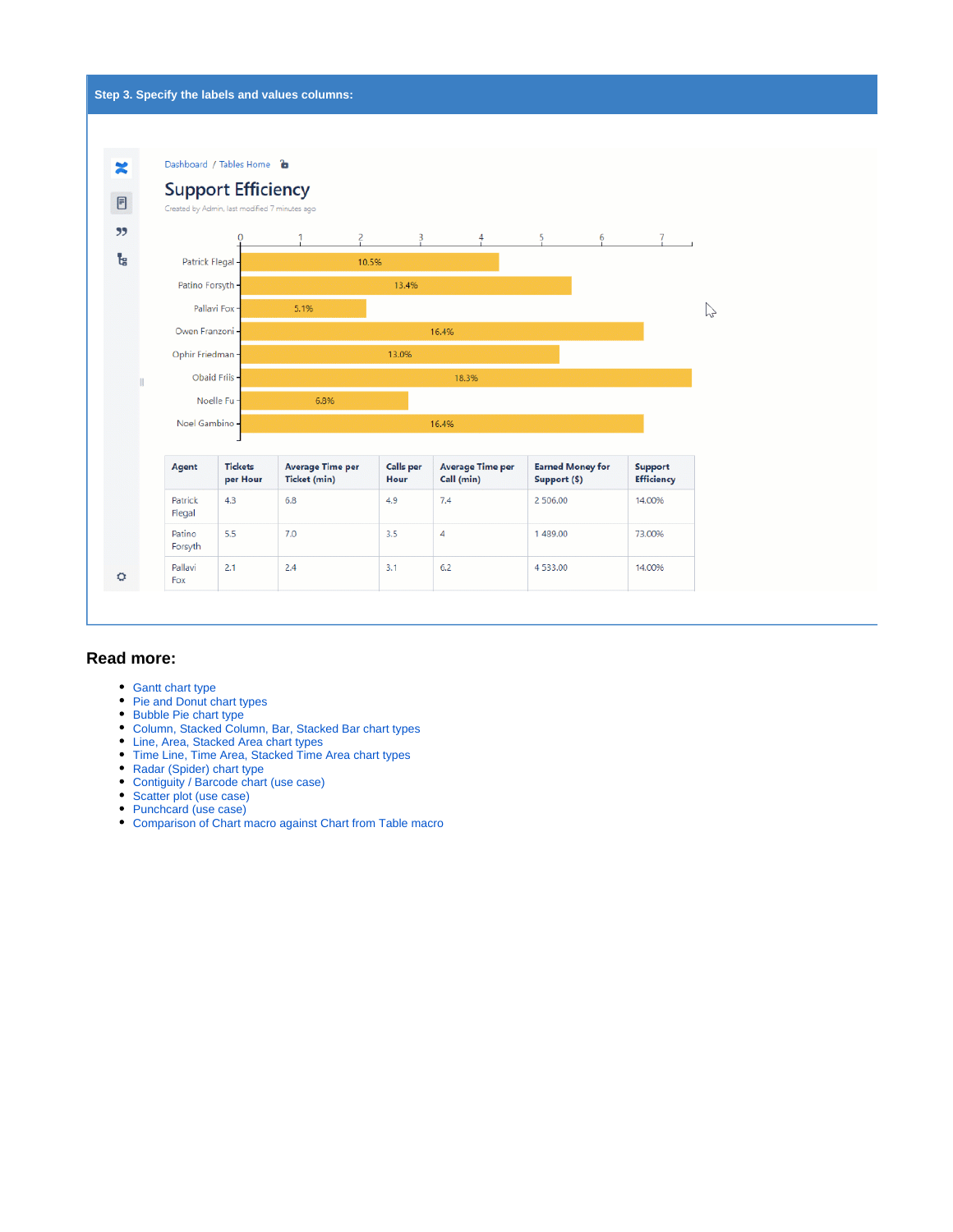

#### **Read more:**

- [Gantt chart type](https://docs.stiltsoft.com/display/TFAC/Gantt+chart+type)
- [Pie and Donut chart types](https://docs.stiltsoft.com/display/TFAC/Pie+and+Donut+chart+types)
- [Bubble Pie chart type](https://docs.stiltsoft.com/display/TFAC/Bubble+Pie+chart+type)
- [Column, Stacked Column, Bar, Stacked Bar chart types](https://docs.stiltsoft.com/display/TFAC/Column%2C+Stacked+Column%2C+Bar%2C+Stacked+Bar+chart+types)
- [Line, Area, Stacked Area chart types](https://docs.stiltsoft.com/display/TFAC/Line%2C+Area%2C+Stacked+Area+chart+types)
- [Time Line, Time Area, Stacked Time Area chart types](https://docs.stiltsoft.com/display/TFAC/Time+Line%2C+Time+Area%2C+Stacked+Time+Area+chart+types)
- [Radar \(Spider\) chart type](https://docs.stiltsoft.com/display/TFAC/Radar+%28Spider%29+chart+type)
- [Contiguity / Barcode chart \(use case\)](https://docs.stiltsoft.com/pages/viewpage.action?pageId=50694577)
- [Scatter plot \(use case\)](https://docs.stiltsoft.com/pages/viewpage.action?pageId=50695741)
- [Punchcard \(use case\)](https://docs.stiltsoft.com/pages/viewpage.action?pageId=50695744)
- [Comparison of Chart macro against Chart from Table macro](https://docs.stiltsoft.com/display/TFAC/Comparison+of+Chart+macro+against+Chart+from+Table+macro)

## **Find the answer** to your question among the related **FAQ**:

- [What can I do if I can't find and add the macros?](https://docs.stiltsoft.com/pages/viewpage.action?pageId=42239861#FAQ-WhatcanIdoifIcan%27tfindandaddthemacros?)
- $\bullet$ [How can I remove the macro accidentally added to a table?](https://docs.stiltsoft.com/pages/viewpage.action?pageId=42239861#FAQ-HowcanIremovethemacroaccidentallyaddedtoatable?)
- [Supported date formats](https://docs.stiltsoft.com/pages/viewpage.action?pageId=42239861#FAQ-Whatarethesupporteddateformats?)

#### **[Filter tables with the help of](https://docs.stiltsoft.com/display/TFAC/How+to+use+Table+Filter+macro)  [the various filter types](https://docs.stiltsoft.com/display/TFAC/How+to+use+Table+Filter+macro)**

- [Table filtration](https://docs.stiltsoft.com/display/TFAC/Table+filtration)
- $\bullet$ [Sorting, freezing and other table](https://docs.stiltsoft.com/display/TFAC/Sorting%2C+freezing+and+other+table+viewing+options)  [viewing options](https://docs.stiltsoft.com/display/TFAC/Sorting%2C+freezing+and+other+table+viewing+options)
- [Calculations in tables](https://docs.stiltsoft.com/display/TFAC/Calculations+in+tables)
- [Configuring the filtration pane](https://docs.stiltsoft.com/display/TFAC/Configuring+the+filtration+pane)

#### **[Create a pivot table from your](https://docs.stiltsoft.com/display/TFAC/How+to+use+Pivot+Table+macro)  [table, calculate and aggregate](https://docs.stiltsoft.com/display/TFAC/How+to+use+Pivot+Table+macro)  [data](https://docs.stiltsoft.com/display/TFAC/How+to+use+Pivot+Table+macro)**

- [Configuring the pivot table](https://docs.stiltsoft.com/display/TFAC/Configuring+the+pivot+table)
- [Aggregation by date period and](https://docs.stiltsoft.com/display/TFAC/Aggregation+by+date+period+and+number+range)  [number range](https://docs.stiltsoft.com/display/TFAC/Aggregation+by+date+period+and+number+range)
- [Managing pivot table options](https://docs.stiltsoft.com/display/TFAC/Managing+pivot+table+options)